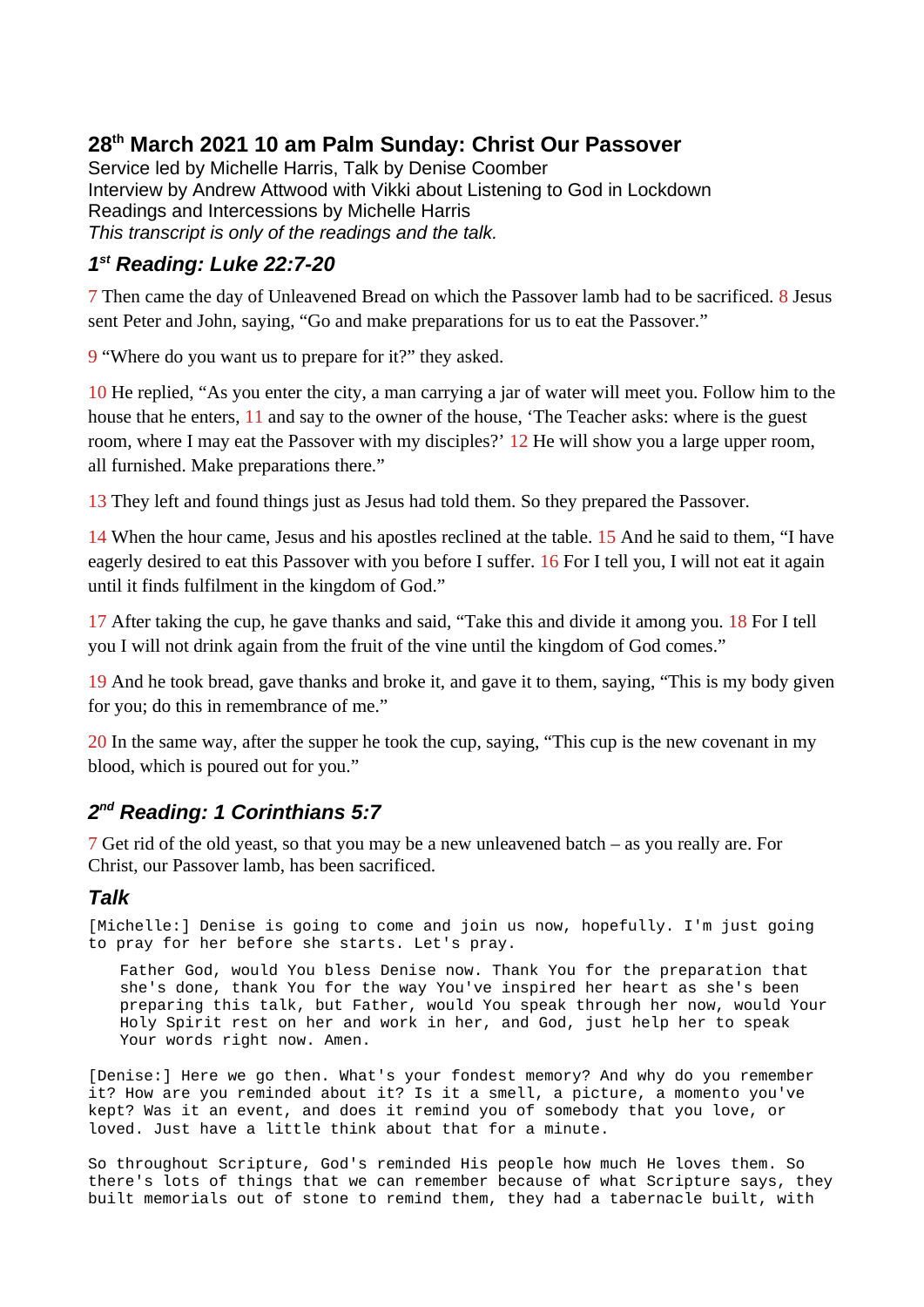the symbolism built into it, of a picture of drawing near to God. He parted the Red Sea for them, He brought down thunder. He had people write songs, prophets acting out events, and there were animals that were sacrificed. And Jesus used parables as well to make truths stick in people's memories, and He used everyday things like sheep, coins, trees, children, nets, fish: things that were around them, to remind people of God's truth. He healed the sick, which would make things stick in people's memories, and He raised the dead. He made memories for people.

And it was no mistake that Jesus went to Jerusalem at Passover. He was going to use all the symbolism of that festival to remind people about His great love, mercy and grace. It was no mistake that He'd set His face like flint and made His way to Jerusalem, even though the last time He was there, they'd tried to stone Him, and the chief priests and Pharisees were plotting to arrest Him. It was no mistake that He was anointed in Bethany: the word Messiah or Christ means 'anointed one', and the smell of the nard which filled the room would have evoked memories; maybe the smell was even on Him when He went to the tomb. And it was no mistake that He had been proclaimed King of Israel as He entered Jerusalem on a donkey, which is what we're commemorating today. It was a day of joy, where Jesus triumphantly rode into the city, and they praised Him for who He is, and the palm leaves would have brought to mind a time when the people of Israel were rescued from their enemies. But despite all the praise and adoration of the crowds, He knew that He had come there to die. The Jewish leaders tried to trip Him up with awkward questions, so that they could arrest Him, and everything He said had a sense of urgency in these next few days, because He knew. So it was no mistake that Jesus was in Jerusalem at Passover. The whole Scripture points towards Jesus and His crucifixion and resurrection, as the turning point of history and all that symbolism in the Old Testament points towards one moment in history.

Now the phrase 'Lamb of God' is used about Jesus 31 times in the New Testament. And we've had read to us 1 Corinthians 5:7, which said that Jesus is our Passover lamb. So how can we show that Jesus Christ in His majesty and glory fulfils this prophetic type of Lamb of God who takes away the sins of the world? Well let's look at the time leading up to His death on the Cross for our redemption. So we need to look at the Passover festival. It's a Jewish pilgrimage festival. There were three pilgrimage festivals which meant that people had to go to Jerusalem to celebrate them. So there was this one, Passover, and then Shavuot, which is Pentecost, and Sukkot, which is Tabernacles. So Jerusalem would have been heaving with people when Jesus was there with His disciples, people would have brought everything with them that they needed to celebrate Passover, including lambs, so there would have been a cacophony of noise, and people would have camped out on the hills and it would have been a time of celebration, when they remembered the first Exodus, and we can read about the first Exodus, in Exodus chapter 11: it describes the death of the firstborn of the sons of Egypt. It was the last of the 10 plagues that God visited on the Egyptians, and each plague was symbolic of an Egyptian god, but Yahweh, Jehovah, the Lord was greater than them all. The firstborn son of the Pharaoh, who would have grown up to be considered a god, was killed. But the God of Israel spared those who followed His command. The Angel of Death passed over the houses that had the blood of the lamb daubed on the doorposts, and Pharaoh finally let the Israelites go.

Exodus 12 describes how Passover was to be celebrated: each household was to take a year-old male lamb into their house on the 10th day of Nisan, which is in the Jewish calendar. And I don't know if you've ever seen a year-old lamb, more of a ram (and they don't have that name for nothing!) The animal would have made a significant difference to each house, so if every house has got a ram living in it, you can imagine, we have a dog living in ours and he makes quite a difference. Well, as Jesus came to Jerusalem, He is greeted as Son of David, and He comes in the name of the Lord, and He was going to make a huge difference to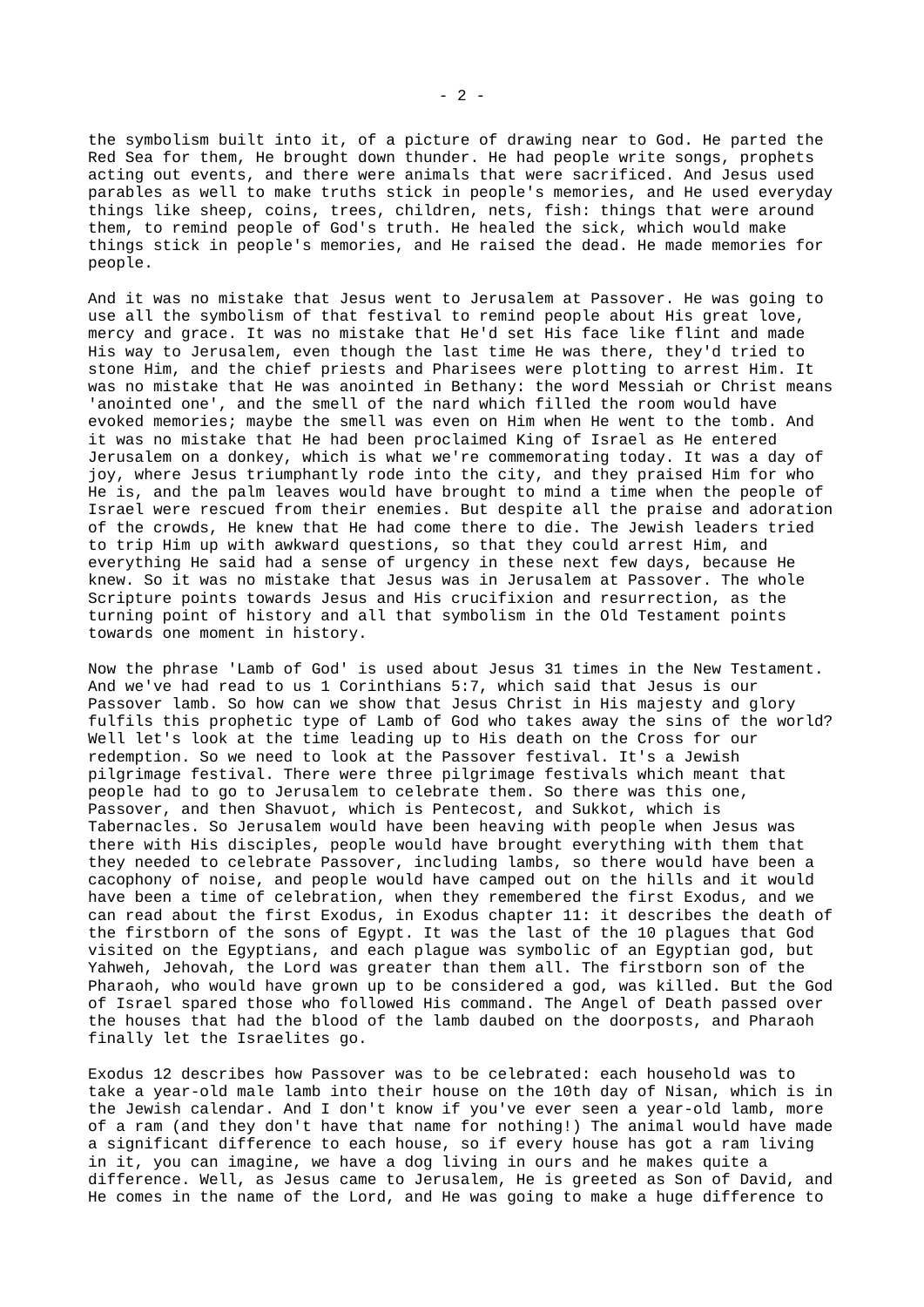everybody's lives. So they were to daub the blood of the lamb on the doorposts so that the Angel of Death would pass over their houses. And we remember in Holy Week how the blood of Jesus also ran down as He died in our place, and how He, like the Passover lamb, was born to die.

They took the wealth of Egypt with them, but they didn't have time for the dough to rise. So they just took it with them, but they were free.

God instructed the Israelites to remember the night of the Passover every year, and they were to eat roasted lamb, together with Matzah and bitter herbs, as they did when they left Egypt. And when we celebrate Easter, we will be reminded how Jesus has set us free from sin and death. The Jews would know the Passover story inside and out, they'd be very aware of what each symbol would mean. But Jesus was going to revolutionise the way they thought, as He celebrated Passover with His disciples.

What we're going to do is weave in and out of a Passover meal, perhaps a Passover meal, **that** Passover meal, or perhaps the Last Supper or perhaps what it looks like today, so history just goes out the window here, so I'll be flipping backwards and forwards between various different times.

I think the first thing we need to do is understand Sabbaths. Sabbaths are holy days in the Jewish calendar, you're not allowed to do any work on them at all. The Passover meal takes place on the 14th of Nisan in the Jewish calendar every year, which is a high Sabbath or a special Sabbath day, which is commemorating the day the Israelites left Egypt, and coincidentally Passover falls on the 28th of March this year which is today. It's part of a festival of unleavened bread, which is a seven- or eight-day festival, depending on whether you're orthodox or not, and it reminds the Israelites how they didn't have time for the bread to rise, and most importantly, the Passover. So, the 14th of Nisan was the Passover Sabbath, the 15th of Nisan was the Sabbath of unleavened bread: two Sabbath days in a row. Now either of these may or may not have fallen on the weekly Sabbath. So we don't know, perhaps there were three Sabbath days in a row. Why am I telling you this? Because in Matthew 12:40 It says, "Just as Jonah was three days and three nights in the belly of a huge fish, so the Son of Man will be three days and three nights in the heart of the earth," and Friday to Sunday isn't three days and three nights, but also like the Passover lamb, Jesus came into their midst for three days before He was killed. So Jesus celebrates His Last Supper with the disciples before Passover.

It may have been because He was in an Essene guest-house and the Essenes didn't follow the Greek calendar, but we don't have time to go into all that stuff now, so please look it up later, or ask me and I will explain it to you later. So Jesus enters Jerusalem on Palm Sunday and is killed on the 14th of Nisan, just like Passover lambs, if there were any Passover lambs killed that year, remember the Temple curtain was split in two, so it might not have been possible.

And before Passover happens, the Preparation happens, which means removing yeast from the house. We heard a bit about that in the reading as well. And it's to remind them that they had to leave Egypt before allowing the bread to rise. Yeast is a symbol of sin, so the Preparation Day was also a time of reflection and repentance. Now I'm sure all you sourdough makers out there know that there's yeast in our atmosphere all around us, some of it lands on flour and water mixture and it makes dough rise, so no amount of cleaning and dusting will get rid of all the yeast. And I think that's the point: we can't rid ourselves of sin, we are fallen humans and sin will always be there. So 1 Corinthians 5:7 says, "Remove the old yeast of sin so that you may be a new batch of dough." But that's only part of the verse, the answer to the problem of sin comes later. We can't remove our sins and become holy in God's sight. We can't earn our way into God's presence, no matter how good we think we are. But Jesus did that for us.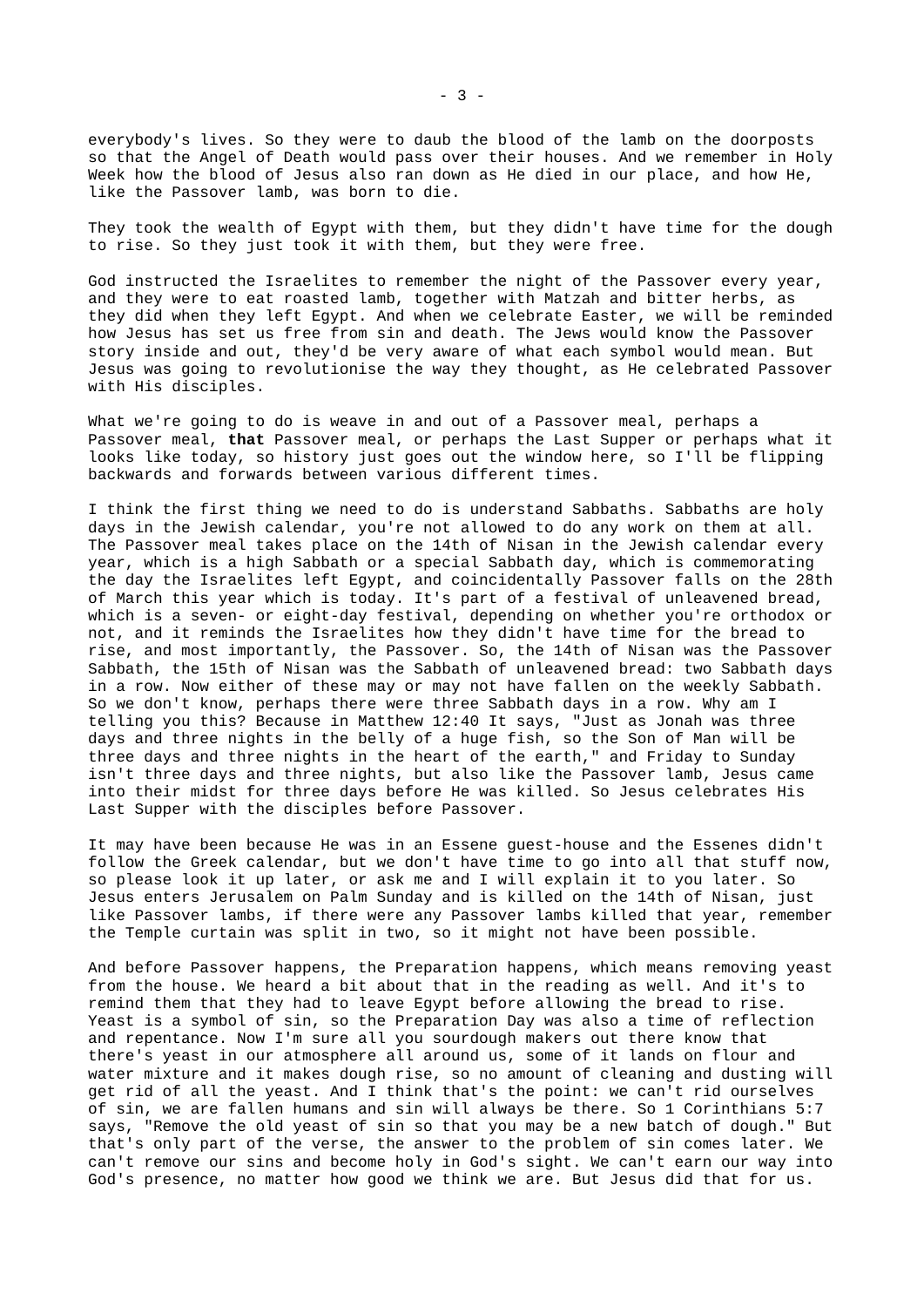So we've prepared our houses, we've prepared our hearts. Let's see what symbolism there is in the actual Passover meal. First of all, how did Jesus and His disciples celebrate the Last Supper? I'm sure you've seen some wonderful paintings by Leonardo da Vinci of the Lord's Supper, they're all sitting on one side of the table and staring out looking at us with their blond hair and blue eyes, but that's not probably how it happened. And we've read in Luke 22, that there was a man with a pitcher, carrying a water jar, which would have been an unusual sight, so he was probably an Essene monk because women carried water, so that would have been an unusual thing. It seemed that Jesus had prepared the whole thing, and He was telling the disciples to go and find what He'd already prepared.

So, in Luke, 22:12-14, it says,

12 He will show you a large room upstairs, all furnished. Make preparations there.'

13 They left and found things just as Jesus had told them. So they prepared the Passover.

14 When the hour came, Jesus and his apostles reclined at the table.

Now Luke's going to show you a slide now, which shows a triclinium. Let's look at the picture of the triclinium. If you imagine, these are numbered places from 1 to 12 so the bottom left hand corner is place one, the host always sat here. So Jesus would have been sitting here (2), and we can work out from what it says in Scripture where other people were sitting, so we can work out that John was in position 1, and the place of honour at the table was the position behind Jesus. So they were lying down, reclining at the table: this is a Roman triclinium, so their feet would have been sticking out behind them, they'd have been leaning on



their left elbow, and eating with their right hands. So, the place of honour where Judas was sitting, was behind Jesus, he was keeping His back. The place in front of Him was His right-hand man, which is John, and we can work out, because Peter speaks to John halfway through the meal, that he was probably sitting over there or he might have been sitting, he might have been sitting in position 12 on the other side of the table, which is the position of the servant, or he might have been sitting in one of the other servant positions. You can imagine him finding out that Judas has got the place of honour, harrumphing himself round to the other side of the table. So, the verses of scripture that tell us all this, so Matthew 26:7, which is when Jesus was anointed with oil,

7 a woman came to him with an alabaster jar of very expensive perfume, which she poured on his head as he was reclining at the table.

so there's another example of reclining, and then Luke 7:36-38 probably makes more sense of that.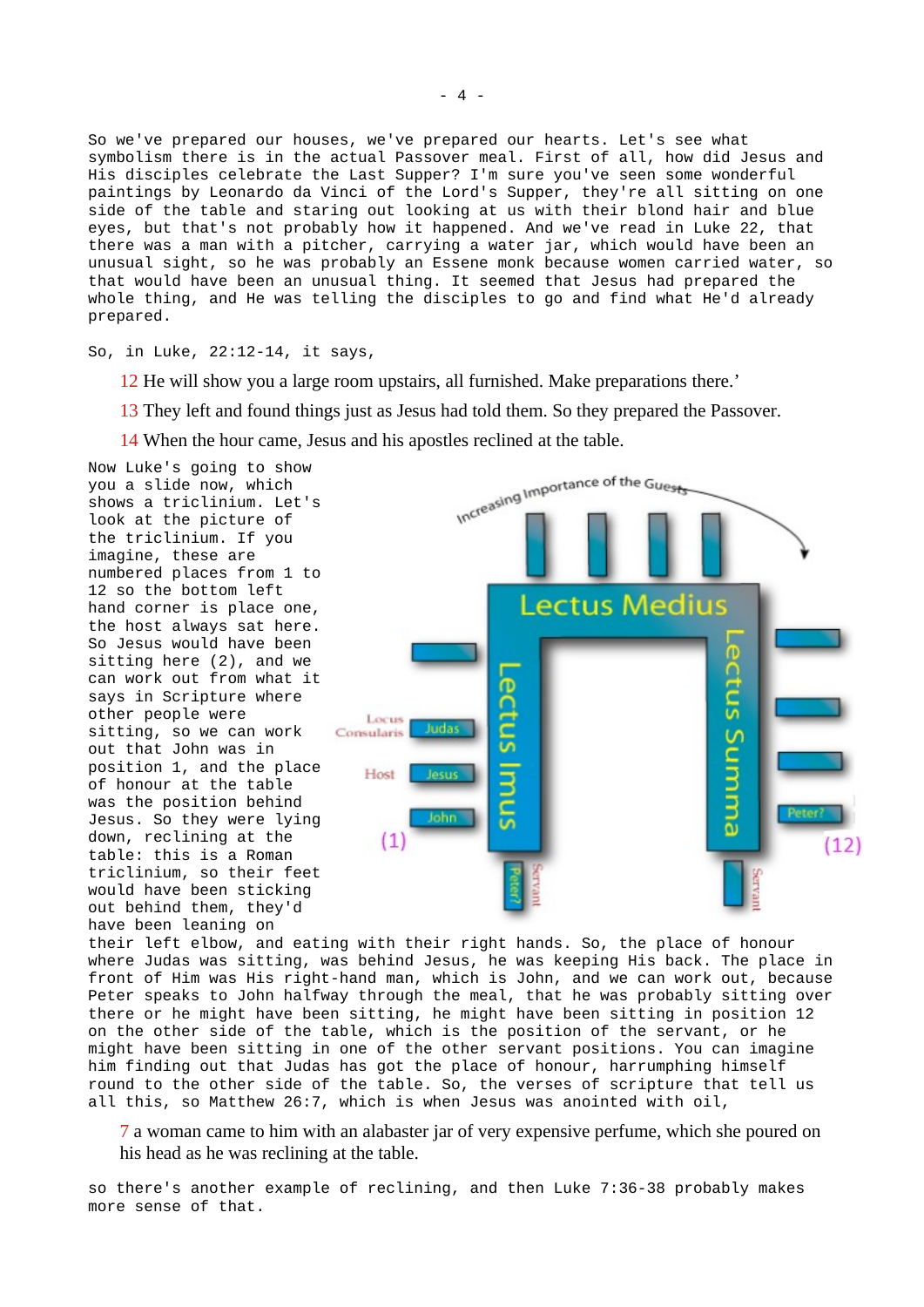36 When one of the Pharisees invited Jesus to have dinner with him, he went to the Pharisee's house and reclined at the table. 37 A woman in that town who lived a sinful life learned that Jesus was eating at the Pharisee's house, so she came there with an alabaster jar of perfume. 38 As she stood behind him

(which is where His feet are, remember)

at his feet weeping, she began to wet his feet with her tears.

So, that shows us that they're reclining at the table. That's all I wanted to say there, so it makes a little bit more sense of everything, so as Jesus is going around, washing His disciples' feet, He walks around the edge of the table.

So I've just explained where everybody was, so John 13:23 says

23 One of them, the disciple whom Jesus loved, was reclining next to him.

so that's where we get the verse about John, and then the place of the most honoured guest, which is probably where Judas was sitting, because it says in Mark 14:20, "The one that was going to betray Him was 'the one who dips bread into the same bowl with Me'." So that could only have been John or Judas, the ones either side of Him. And Jesus said in John 13:26, the betrayer is the one whom He will give the piece of bread when He's dipped it, and you always passed it round to the left. So that's where they were at the table. I don't know if that's of vital importance, but I think it's important that we understand a little bit more about how things are happening. And then Peter in position 12, that's John 13:24, when he talks to John.

So, but anyway, Jesus, even though He knew what Judas was going to do, He gave him the place of honour, and He may even have washed his feet, depending on when in the meal the feet were washed, Judas might have already gone by then. But even though He knows what we're like, we can be seated with Jesus in heavenly realms because of what He's done for us. And it tells us that in Ephesians 2:6. So that's another memory He's making there for the disciples: this person that's going out to betray Him is the one that has the highest honour. So let's just whizz through the Passover meal, because we've probably used up quite a bit of time already, so the meal starts with a blessing,

Blessed are You, O Lord our God, King of the Universe, who gives us the fruit of the vine, who has kept us alive and permitted us to reach this season.

And then Jesus, or whoever's leading, would have washed His hands as a symbol of washing away impurity. Candles would be lit.

Israel was meant to be a light to the world, an example to the nations around them, but Jesus said, "I am the light of the world." in John 8. He's the one that brings light and illumination to our lives.

Now just as we have an order of service for things, the Passover has a Seder, which means 'order', a set way of doing things, and one of the ways that they remember this is, they have a plate with little indentations on it all the way round with all the things that they have the symbols in their Passover meal, so Luke is going to show you an example of that plate now. So there's a plate there, and you have all these things on this plate so you've got

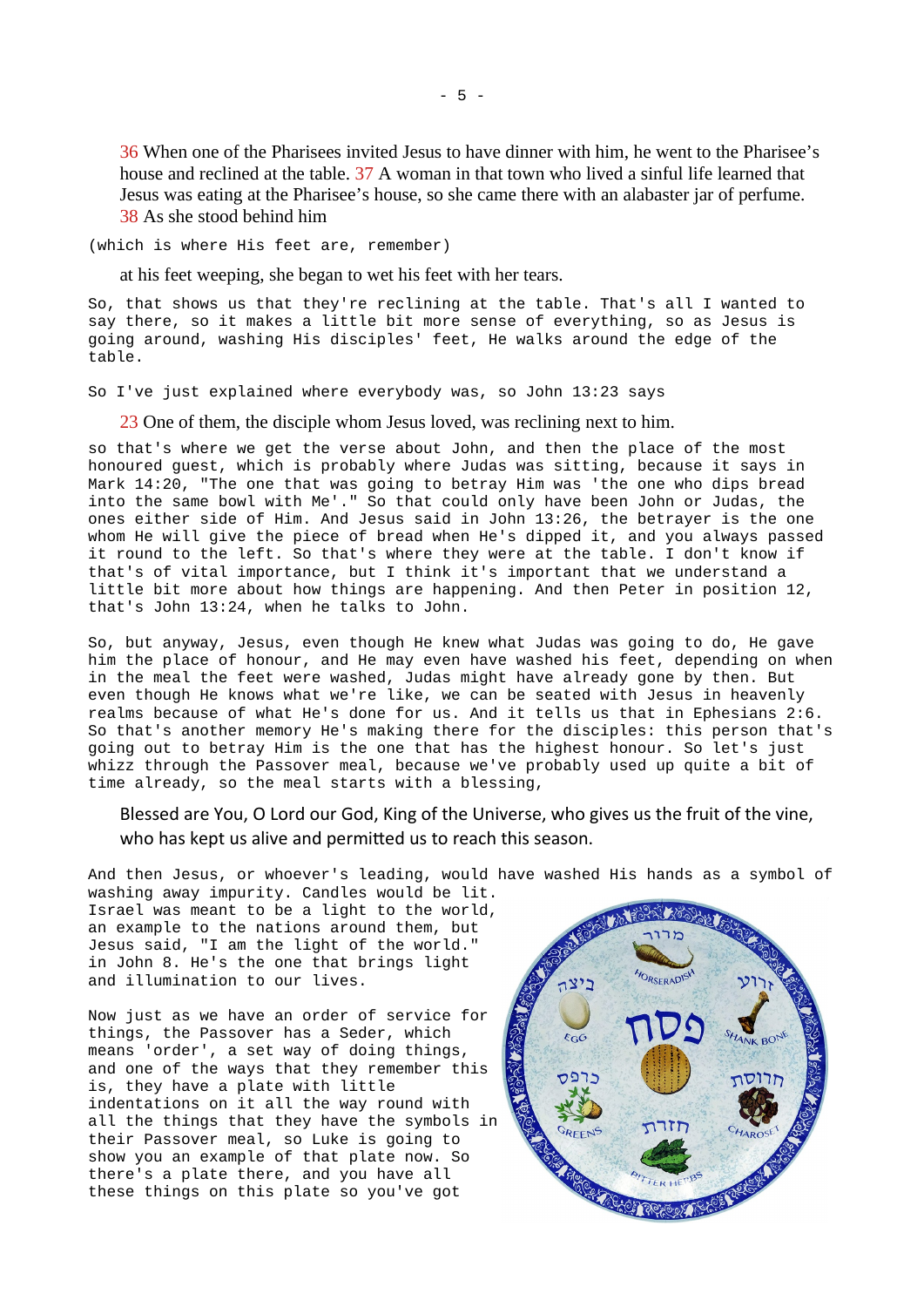greens, an egg, horseradish, shank bone, Charoset, which is a sort of Waldorf salad with apples and nuts and things in it, and bitter herbs. And then in the middle there's a picture of some unleavened bread.

So, first of all, they have four cups of wine, I've got a cup of wine here. So four cups of wine that they're going to eat throughout the meal.

- The first one's the cup of sanctification. And it's reminded them how they were a nation set apart for God; but after the Resurrection we are described as set apart for God, we are a chosen people, a royal priesthood, a holy nation, God's special possession, 1 Peter 2:9.
- The second one's the cup of the plague, which reminds them about the plagues.
- The third is the cup of redemption, which reminded them that they were bought with a price, the lamb that was killed in the place of the firstborn, and we'll come back to that later.
- And then the last one is the cup of Hallel, that's where we get our word 'Hallelujah', which means 'Praise', praise God.

So they drink the first cup. And then they work their way around the Seder plate, and each thing means something.

- So, the greens, which are usually parsley, is a symbol of life, and it's dipped in the...
- salt water, which represents the tears of the people.
- And then there are three Matzot<sup>[1](#page-5-0)</sup> or unleavened bread, I've got some here (the corner's broken off), and they're wrapped in a linen cloth, the middle one is taken and broken in half. This bit is shared around: it's the bread of affliction. And then the other bit is hidden somewhere in the room. In modern times, children have to go and find it later and then bring it back to the host, but if you look at the Matzah, I don't know if you can see that, it's all covered in holes and there are stripes all over it, so it reminded me of Isaiah 53[2](#page-5-1), which says, "He was pierced for our transgressions and bruised for our iniquities, and with His stripes we are healed."



So, the bread reminds us of the bread of life. And then the Hagaddah happens, which is a reciting of how the first Passover happened, and they have a book sometimes, and the eldest child asks questions so that the story can be told again: "So why is this night different from every other night?" And then the cup of plague is drunk, more washing of hands, and then the meal itself begins. So they say,

Blessed are You, Lord God, King of the Universe, who brings forth food from the earth.

Now at this point, the bitter herbs would have been eaten: it's usually horseradish or onion mixed together, which represent the bitterness of slavery, and then the Charoset, which is just a paste which represents the mortar from the bricks, when they were building things, so they'd have wrapped it up in a bit of unleavened bread and then scooped it into a bowl and then passed it on to the next person.

And then the lamb would have been served. This is the high point of the meal, the main course. And obviously the lamb would have reminded the people that God saved them. The Angel of Death passed over them. The lamb died so that they didn't have to. And God saved them. The lambs were sacrificed in the Temple as burnt offerings as well, to remind people that there must be a consequence of

<span id="page-5-0"></span><sup>1</sup> The plural of Matzah is Matzot (although there are other variants)

<span id="page-5-1"></span><sup>2</sup> Extracts from Isaiah 53:5, NIV (first phrase) & KJV (& NKJV) (2<sup>nd</sup> and last phrase)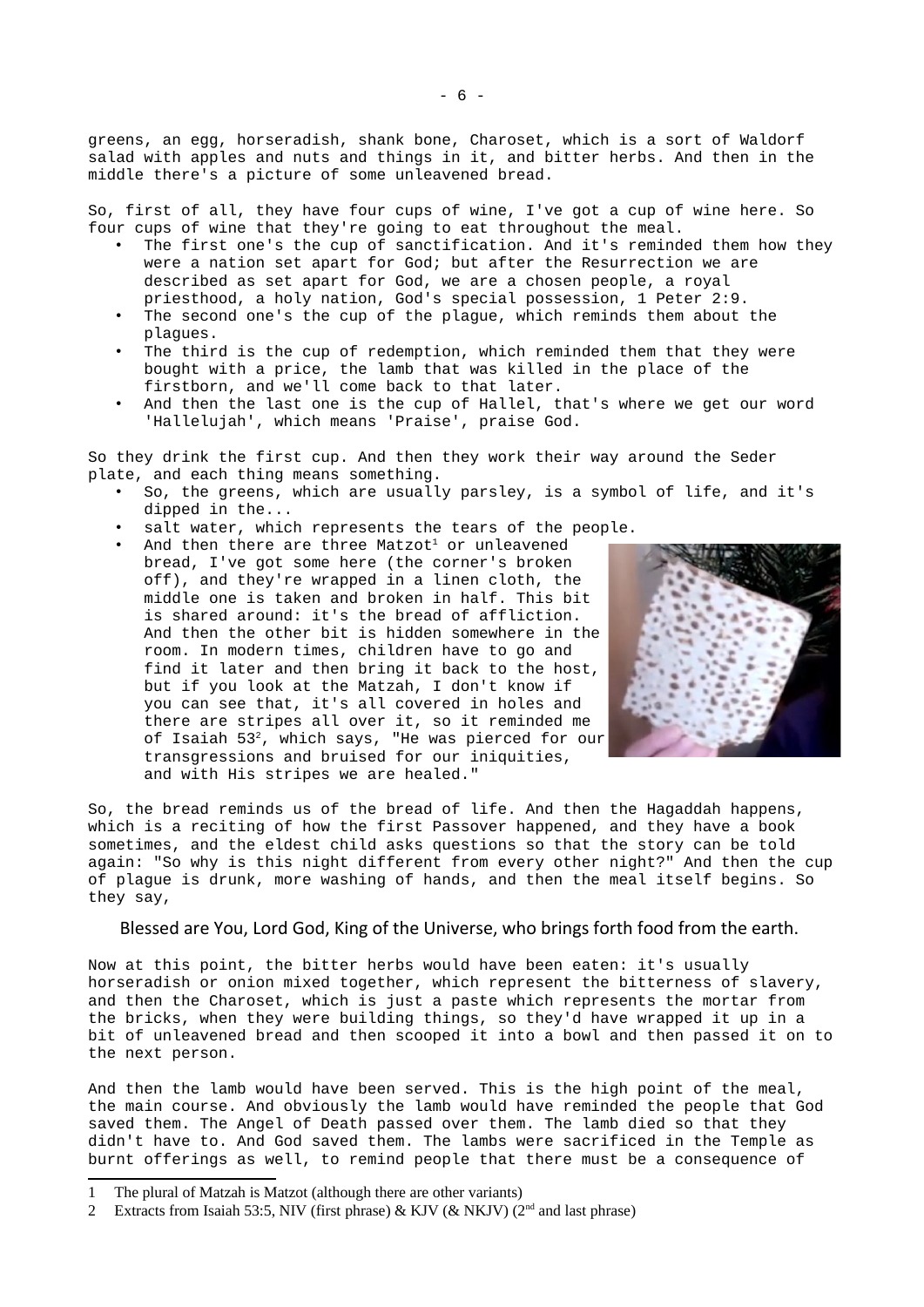sin, but this lamb wasn't a burnt offering lamb. We're not sure if there was any lamb at the Last Supper, but the Lamb of God was certainly there with them, and He's the one that was going to die in their place. He's the one that took the punishment for all sin for all time. He's the one who was pierced for our transgressions, and crushed for all the wrong things we'd ever done or will ever do. Nowadays they don't have a lamb, they just have a shank bone to remind them about the lamb. They can't sacrifice anything at the moment because there's no Temple, and they don't need to, because Jesus paid the penalty, once for all, it says in Hebrews  $10<sup>3</sup>$  $10<sup>3</sup>$  $10<sup>3</sup>$ ,

Without the shedding of blood there is no forgiveness of sins.

So I don't know how they come into God's presence without being forgiven. It seems a little incomplete. But nowadays, we just have faith in the complete work of Jesus when He died in our place, it's by faith we're saved, it's all through God's grace, love and mercy. We can have life if we accept Jesus Christ as our Lord and Saviour. And the verses about the lamb in the New Testament include Revelation 5:6,

I saw a Lamb, looking as if it had been slain, standing at the centre of the throne.

And Revelation 22:1-3, Jesus is enthroned as a glorified lamb, so the symbolism is so obvious. He is the sacrifice that takes our place, that pays the penalty for our sin, so that we can be free, so that we can live again. We can have an amazing life with God Himself as our Father. So Paul described Christ as our Passover lamb.

I missed a bit out:

- the Maror and the Chazeret, the dipped things, Jesus would have passed that on to Judas, and Judas would have gone out into the night before they started taking the whole meal together.
- There's also on the plate an egg, which does represent all the animals killed in sacrifice: it represents life, and there were all sorts of sacrifices the Jews had to do before they could come into God's presence. Jesus became the ultimate sacrifice for our sins. His was the sacrifice that paid the ultimate price. And it says in Hebrews 10:10, the blood of bulls and goats are never enough<sup>[4](#page-6-1)</sup>. But we've been made holy through the sacrifice of the body of Jesus Christ once for all<sup>[5](#page-6-2)</sup>.

So Jesus has made this memory in their heads, He's associated it with something that they already know, but they've been sitting there thinking, "Well, this isn't what we usually do! What a way to remember God's love, that the Passover lamb is like Jesus, who is going to die in our place." So as they share the food, maybe that's what they were talking about, that it's a bit strange, but reflecting on God loving them.

Most Jewish families don't eat Passover lamb, they have Gefilter Fish or beef. It's a poor substitute – Jesus is the real thing – they can't sacrifice, but we know that Jesus is the sacrifice, who loved us and gave Himself for us.

So then there'd be more washing of hands. And this may be the time when Jesus washed the disciples' feet, another one of those memories that He was making: the King of all the Earth becoming the servant of all, as an example for us.

We don't have lamb, though, at most of our meals. So Jesus is going to use two of the things that were at the meal that we probably still have in some way, in most of our meals at home around our tables today. How can we remember what He's done for us? So remember the Afikommen<sup>[6](#page-6-3)</sup> that has been hidden. Well, the children

<span id="page-6-0"></span><sup>3</sup> Hebrews 10:1

<span id="page-6-1"></span><sup>4</sup> Hebrews 10:4

<span id="page-6-2"></span><sup>5</sup> Hebrews 10:10

<span id="page-6-3"></span><sup>6</sup> The middle Matzah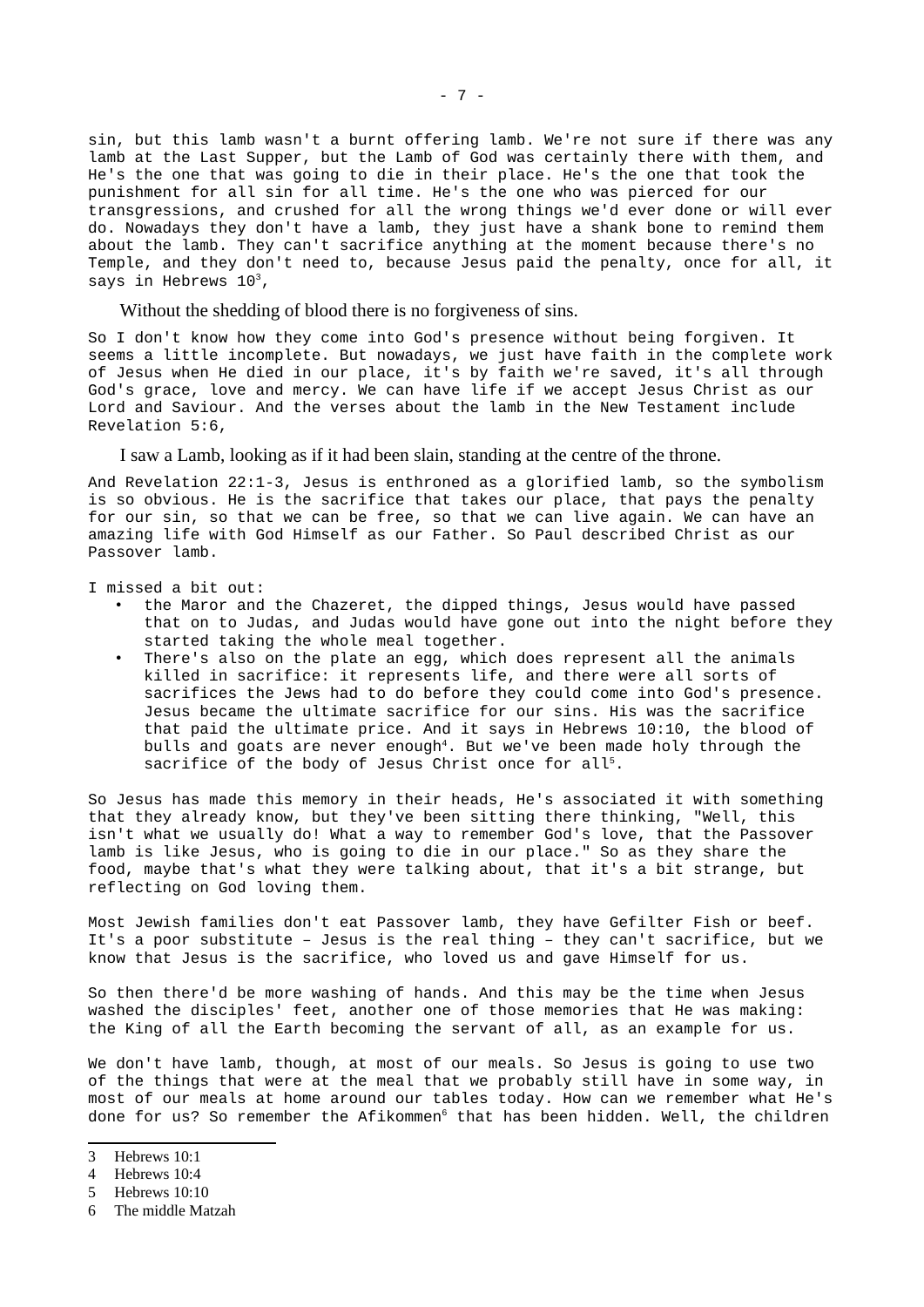would now bring it back, somebody might have brought it back round, I don't even know if they had it, but when it's found they take it to the head of the house who redeemed it from them, buys it back, so if it's the father, he'll probably give his children some sweets to buy it back. And that's an amazing picture how Jesus bought us back from the kingdom of darkness.

19 And he took bread, gave thanks and broke it, and gave it to them, saying,

'This is my body given for you; do this in remembrance of me.'[7](#page-7-0)

He was taking the elements they knew from the Passover and making it real to them in a new way. They probably didn't have a clue what He was talking about, but we know, we recognise this very easily because it's part of our Communion Service. So this memory reaches down to us through the centuries, as we take bread, and remember what Jesus did for us, how He left the glory of heaven, and humbled Himself even to death on a Cross, so that we can be free, so that we can have life.

So, you remember I told you there were three Matzot put into a cloth and hidden, I don't know why there were three, but it's supposed to represent unity so maybe it's Father, Son, Holy Spirit, but they didn't understand that at the time either, so I don't know. I do think it's quite significant, though, that they're wrapped in linen and set aside for later, just like Jesus was wrapped in linen.

So the supper is now over. And now we come to the bit described as. "After supper," you remember we read in Luke 22, "In the same way, after supper He took the cup, and He said,..." This is the third cup. This is the cup of redemption. "'This cup is the new covenant in My blood, which is poured out for you.'" So the bread and the wine would have been taken together, and that's what we remember now, at our Communion Service, we remember His body broken for us, and His blood, shed for us. The new covenant, what is that? It's in Jeremiah 31:34, "I will forgive your wickedness, and remember your sins no more," and in Ezekiel 36,



26 I will give you a new heart and put a new spirit in you; I will remove from you your heart of stone and give you a heart of flesh.

So we don't need to sacrifice, because Jesus is the sacrifice. We remember that Jesus became nothing for us. He gave up His life so that we can be free.

Have you, by faith, applied the blood of the lamb to the doorposts of your heart? Can Passover, redemption and freedom be part of your story? Maybe we should stop now and pray a prayer to the Lord to ask Him to become our Passover lamb.

Father God, thank You that You sent Jesus. Jesus, thank You that You were willing to come and be our Passover lamb, You were willing to come and die in our place, so that we can be forgiven.

Lord, I open my life to You now, and I ask You to come in to take control, and to be my Saviour and my Lord. Take away my sin, buy me back from the kingdom of darkness, which You've done by dying on the Cross for me, and help me to live life in all its fullness with You, my Saviour and my Lord.

<span id="page-7-0"></span>And now that we are children of God, we'll be able to join Him with a final cup of praise, praise cup, the cup of Hallel, and sing with the people that were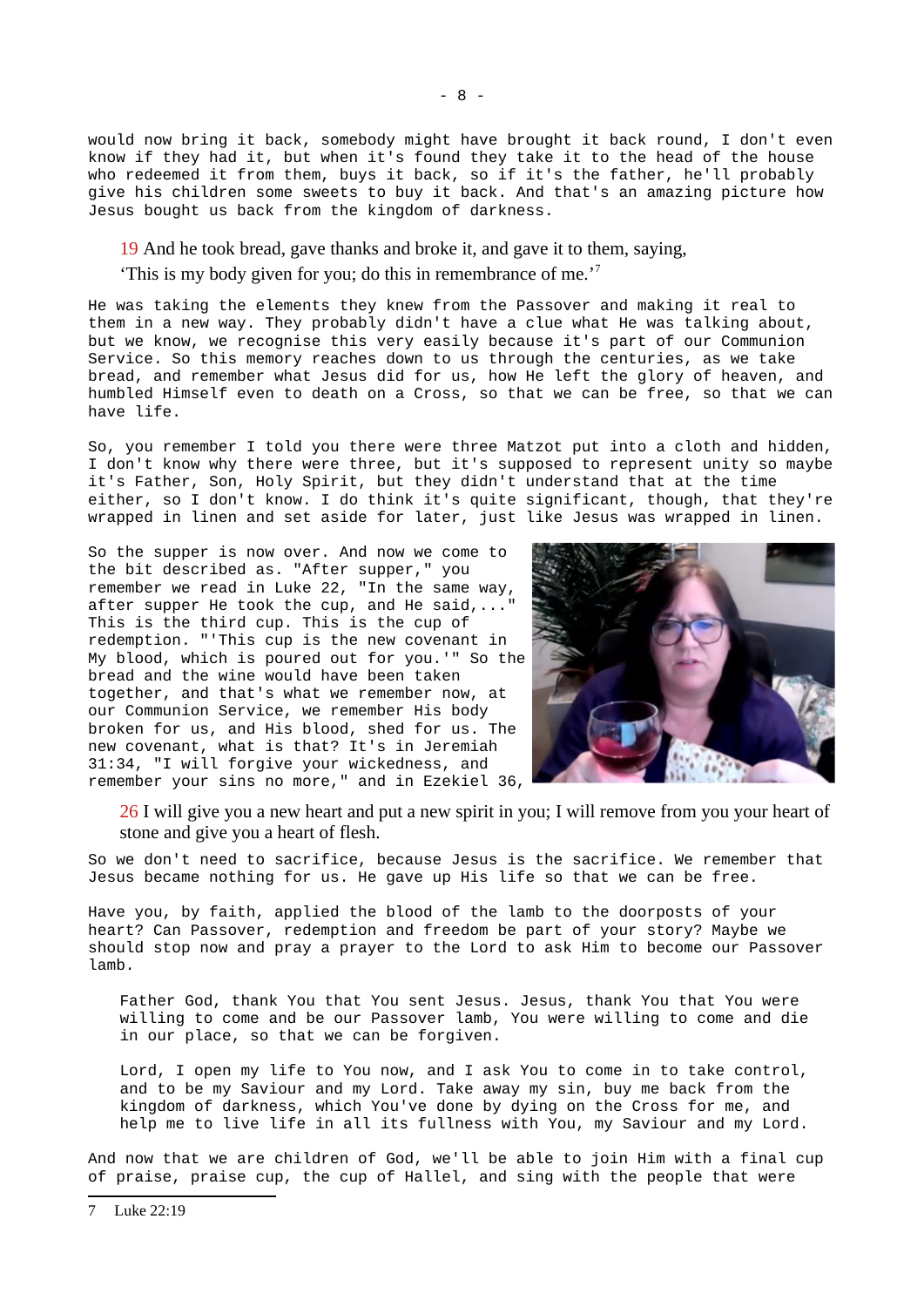singing then,

Praise the Lord, all you nations; extol him, all you peoples.

For great is his love toward us, and the faithfulness of the Lord endures forever.

Praise the Lord.

There is a fifth cup of wine, the cup of Elijah, which is left untouched. Sometimes there's a whole place-setting is set up for Elijah, who will one day arrive to herald in the Messiah. In Malachi 4 it says,

5 'See, I will send the prophet Elijah to you before that great and dreadful day of the LORD comes. 6 He will turn the hearts of the parents to their children, and the hearts of the children to their parents; or else I will come and strike the land with total destruction.'

But we know of another Elijah, the voice of one who was calling in the wilderness, "Prepare the way of the Lord!" Jesus said of him,

27 'This is the one about whom it is written:

'"I will send my messenger ahead of you, who will prepare your way before you."

That's Luke 7, and the messenger is the one who said<sup>[8](#page-8-0)</sup>,

"Behold! The Lamb of God who takes away the sin of the world!"

The Jews say, "Next year in Jerusalem," because they want to go back there. They want to wait for their Messiah to come. They want their Passover to happen again. And then they'll be able to say<sup>[9](#page-8-1)</sup>,

"Hosanna! 'Blessed *is* He who comes in the name of the LORD!'"

Matthew 26 tells us that when they'd sung a hymn, they went out to the Mount of Olives, and it was dark. And so Jesus makes His way to Gethsemane, where He prays, "Not My will but Yours be done."

And the Passover lamb dies in our place, so that we can be free, and we can have life in all its fullness. The Cross becomes the greatest symbol, the greatest Memory Maker of all. And on it Jesus Christ, our Passover lamb, is being sacrificed.

So let's just think about the symbol that He used for the Passover supper. "This is My body broken for you. This is My blood shed for you. Do this in remembrance of Me."

Amen. Let's just take a little bit of time in quiet before we listen to another song, just thinking about what Jesus has done for us. Thank you Jesus.

<span id="page-8-0"></span>8 John 1:29 [NKJV]

<span id="page-8-1"></span><sup>9</sup> John 12:13 [NKJV] (NIV has the same words with different punctuation)